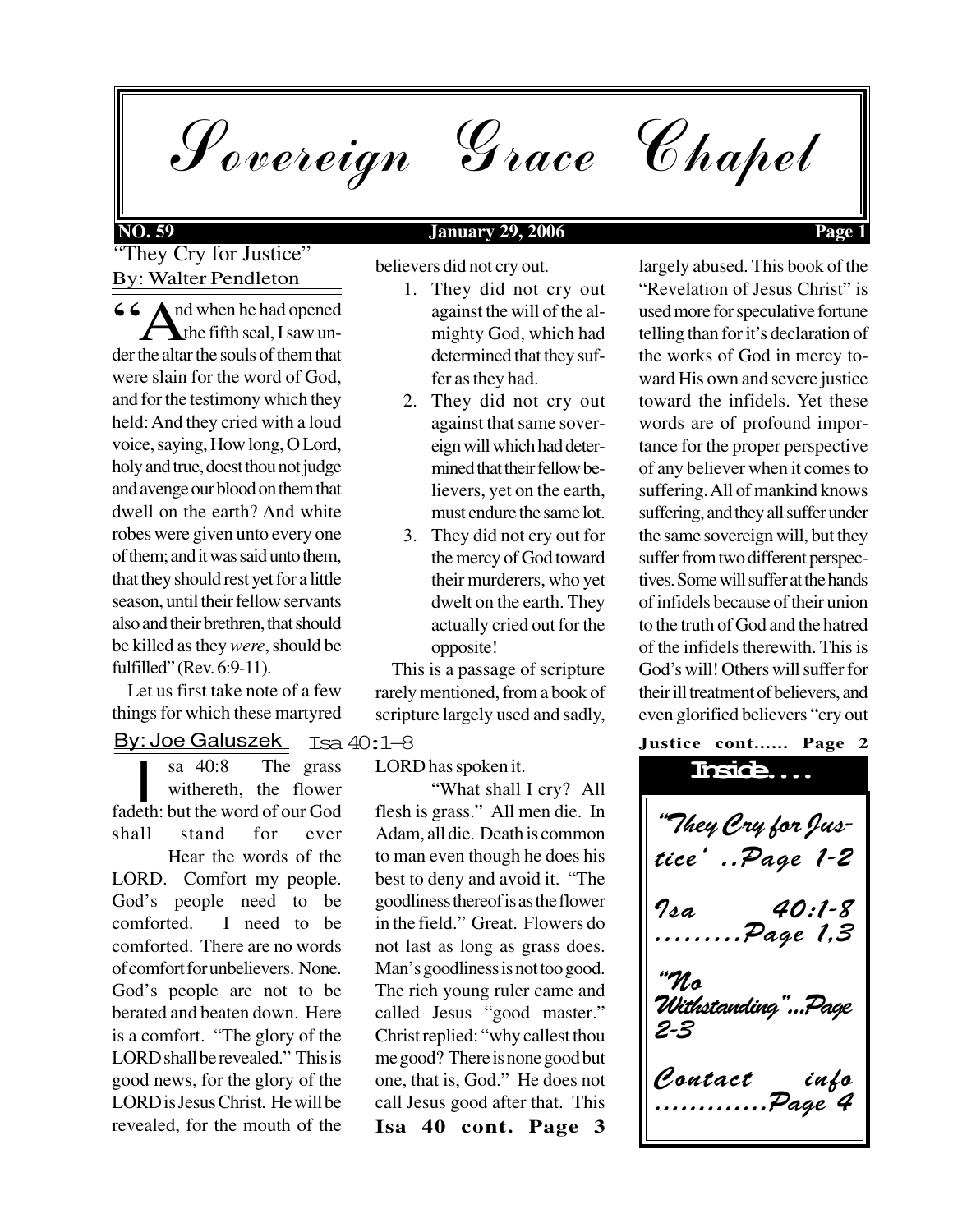### **NO. 59 January 29, 2006 Page 2**

# **............Justice (cont.)**

with a loud voice" for it to happen. The response of the holy and true God to their cry was not one of rebuke but reward, for they were given, every one of them, whites robs immediately thereafter, and were told to rest! Since their cry was to the **HOLY** God then justice was clearly warranted in light of the crime of the infidels. And since they also cried unto the God of **TRUTH** then we reckon that they were in fact leaning upon the promise of God to do such as this. Is there such a promise? Yes indeed. We are commanded: "Dearly beloved, avenge not yourselves, but *rather* give place unto wrath: for it is written, Vengeance is mine: I will repay, saith the Lord" (Rom. 12:19). While we are told to show compassion now and provide good even in the face of evil, yet the Lord will one day **REPAY IN VENGEANCE**. This He has promised to do. This is why our compassion is not even to be expected as spiritually beneficial to the enemy but rather it will "heap coals of fire upon his head" (Rom. 12:20). This is a quote from Proverbs 25:21-22 and take note of the Hebrew usage of "coals of fire" as part of God's divine punishment against David's enemies, especially Saul (Ps. 18:13). David's several kindnesses toward Saul, even when Saul was seeking his life, it did prick Saul's conscience into remorse (I Sam. 26:21-25), but David knew it never actually brought Saul around to God's way (I Sam. 27:1). While it did prick his conscience it only added to Saul's judgement, for he was forsaken of God, sought after the divination of a witch, and unsuccessfully tried to kill himself in a losing battle against the Philistines, succeeding only after being slain by the hand of an Amalekite. While Saul's evil was overcome by David's good, Saul was certainly not deeply moved to do the good.

 The very truth that God has both willed the ill treatment of His own, for it must be "fulfilled," and He has promised to deal justly with that ill treatment is solid grounds for every believer today who suffers ill treatment to take a step back if we feel the hand of retribution beginning to raise within us. In our present faulty and sinful condition by nature, we must be ever ready to concede that we do deserve ill treatment at times, and we certainly do not deserve the mercy and free grace God has given us in Christ. Any ill treatment shown us which is truly because of our union and stand for the truth of Christ is God's business, both in its purpose and punishment due the enemy. Since we are still faulty and sinful we must beware lest we demand vengeance from God for something we wrongly perceived as just done by us. A right action motivated by wrong intentions is no just grounds to stand on while calling for vengeance. Also, good intentions marred by bad actions are likewise slippery ground for a call for vengeance. To suffer for our faults is no glory, it is only when we actually do well that this is so (I Pet. 2:20). Our perception of doing well may, at times, be clouded by the blinding effects of ego, anger, self pity and so on. This is why we are to take our hands off and lean upon God for all that we have and expect, especially vengeance toward the infidels.

 Professed Christianity is shot full of "LUV" promoters who cling to a God dishonoring universalism where the enemy is just another misinformed soul who needs their soul won. Believers are chided and even condemned by such false teachers for having feelings desiring vengeance against those who seriously harm God's people. If glorified saints are of such feelings then we should have no discomfort at such feelings, only let us take great caution not to act personally in vengeance. This we trust God to fulfill in His own good time! He will avenge the blood of His servants at the hand of the enemy (Rev. 18:20; 19:1-2).

# By: Walter Pendleton **"There is No Withstanding God"**

"F orasmuch then as God gave them the like gift as *he did* unto us, who believed on the Lord Jesus Christ; what was I, that I could withstand God?" (Acts 11:17).

 When God is pleased to work men would do well to stand out of the way. To stand in the way of God's gracious purpose in Christ toward the elect is to place one's self in the path of a purpose that cannot be hindered. Men would do well to declare this truth forthright, but alas, many in depraved **No Withstanding...Cont Page 3**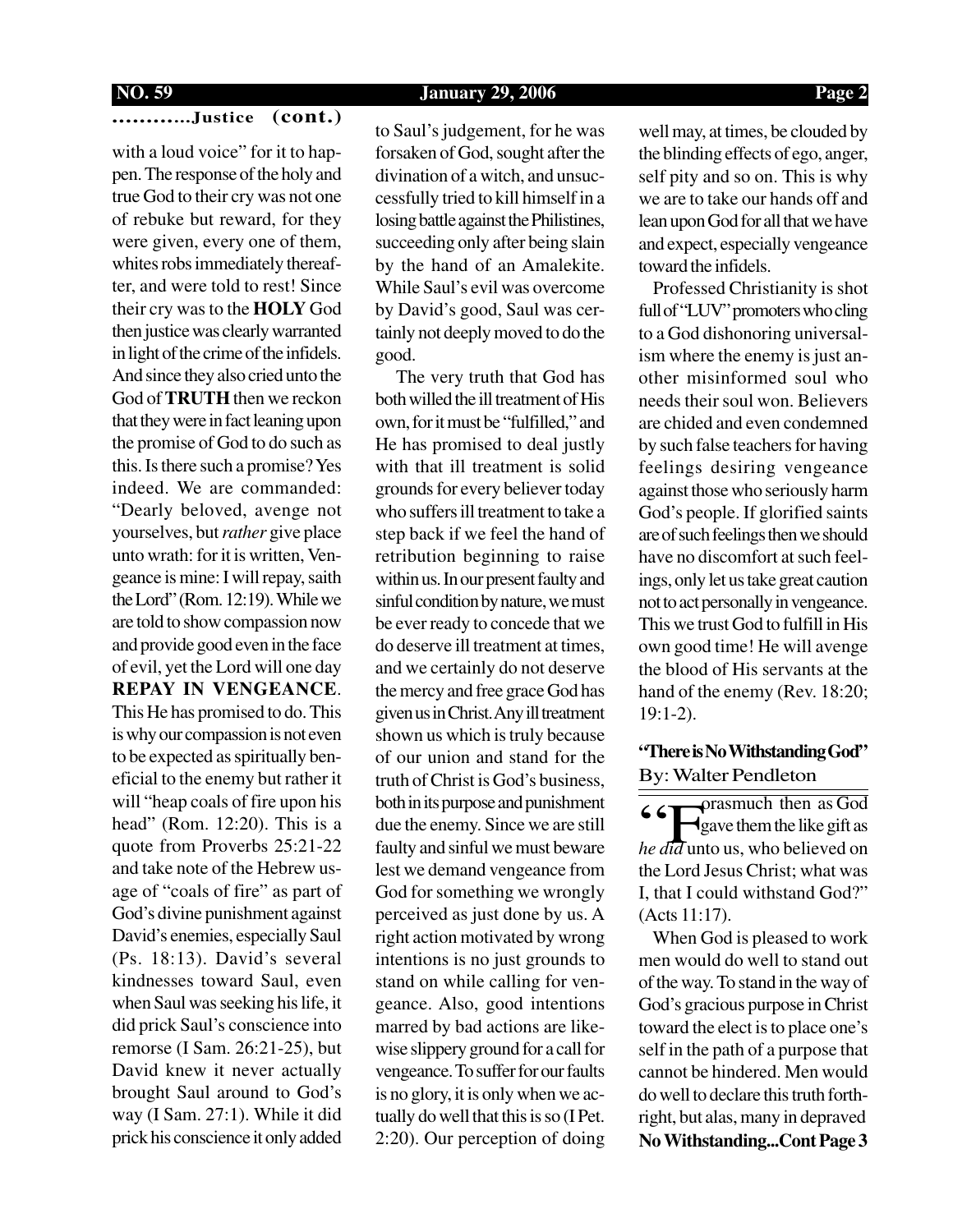### **NO. 59 January 29, 2006 Page 3**

### **....No Withstanding (Cont.)**

pride think they control the outcome of the grace of God. God uses men in His purpose but men do not determine the outcome of that purpose. When God moves to save, any who would try and withstand God will be dealt with in judgement. When God moves to save, the one moved upon will no longer try to resist for God moves in free grace to circumcise the heart and ear (Acts 7:51, cf. Jer. 31:18-19; Prov. 16:1; Ps. 110:3). Oh that man would respond to this truth, as did that group at Jerusalem, that they would hold their peace and glorify God (Acts 11:18) rather than mock and call it heresy. But let the heathen rage. God will do all His pleasure!

# **.............Isa 40 (Cont.)**

does not seem very comforting. Grass withers and flowers fade. More good news. The people are grass. All flesh is grass. We cannot avoid death. "Wherefore, as by one man sin entered into the world, and death by sin; and so death passed upon all men, for that all have sinned" (Rom 5:12). Where did the comfort go? Here it is. "The word of our God shall stand forever." The promises of God are forever. He has revealed Himself to His people. Christ is the Good shepherd, who tends His flock perfectly. He gathers the lambs and carries them in His bosom, and gently leads those that are with young (Isa 40:11). The mouth of the LORD has spoken it. It will come to pass. Jesus Christ promised believers eternal life. Our bodies will cease to function, but

that is not the end. We may have to walk to the valley of the shadow of death, but today the thief from the cross is with Him in paradise. Paul said to be absent from the body is to be present with the Lord. The people are grass; grass dies. Believers will die and then will be with Jesus Christ. The word of the Lord will stand forever. Amen.

# Hebrews 4:12 - 5:9

- 12 For the word of God *is* quick, and powerful, and sharper than any two edged sword, piercing even to the dividing asunder of soul and spirit, and of the joints and marrow, and *is* a discerner of the thoughts and intents of the heart.
- 13 Neither is there any creature that is not manifest in his sight: but all things *are* naked and opened unto the eyes of him with whom we have to do.
- 14 Seeing then that we have a great high priest, that is passed into the heavens, Jesus the Son of God, let us hold fast *our* profession.
- 15 For we have not an high priest which cannot be touched with the feeling of our infirmities; but was in all points tempted like as *we are, yet* **without** sin.
- 16 Let us therefore come boldly unto the throne of grace, that we may obtain mercy, and find grace to help in time of need.
- 1 For every high priest taken from among men is ordained



for men in things *pertaining* to God, that he may offer both gifts and sacrifices for sins:

- 2 Who can have compassion on the ignorant, and on them that are out of the way; for that he himself also is compassed with infirmity.
- 3 And by reason hereof he ought, as for the people, so also for himself, to offer for sins.
- 4 And no man taketh this honour unto himself, but he that is called of God, as *was*Aaron.
- 5 So also Christ glorified not himself to be made an high priest; but he that said unto him, Thou art my Son, to day have I begotten thee.
- 6 As he saith also in another *place*, Thou *art* a priest for ever after the order of Melchisedec.
- 7 Who in the days of his flesh, when he had offered up prayers and supplications with strong crying and tears unto him that was able to save him from death, and was heard in that he feared;
- 8 Though he were a Son, yet learned he obedience by the things which he suffered;
- 9 And being made perfect, he became the author of eternal salvation unto all them that obey him;